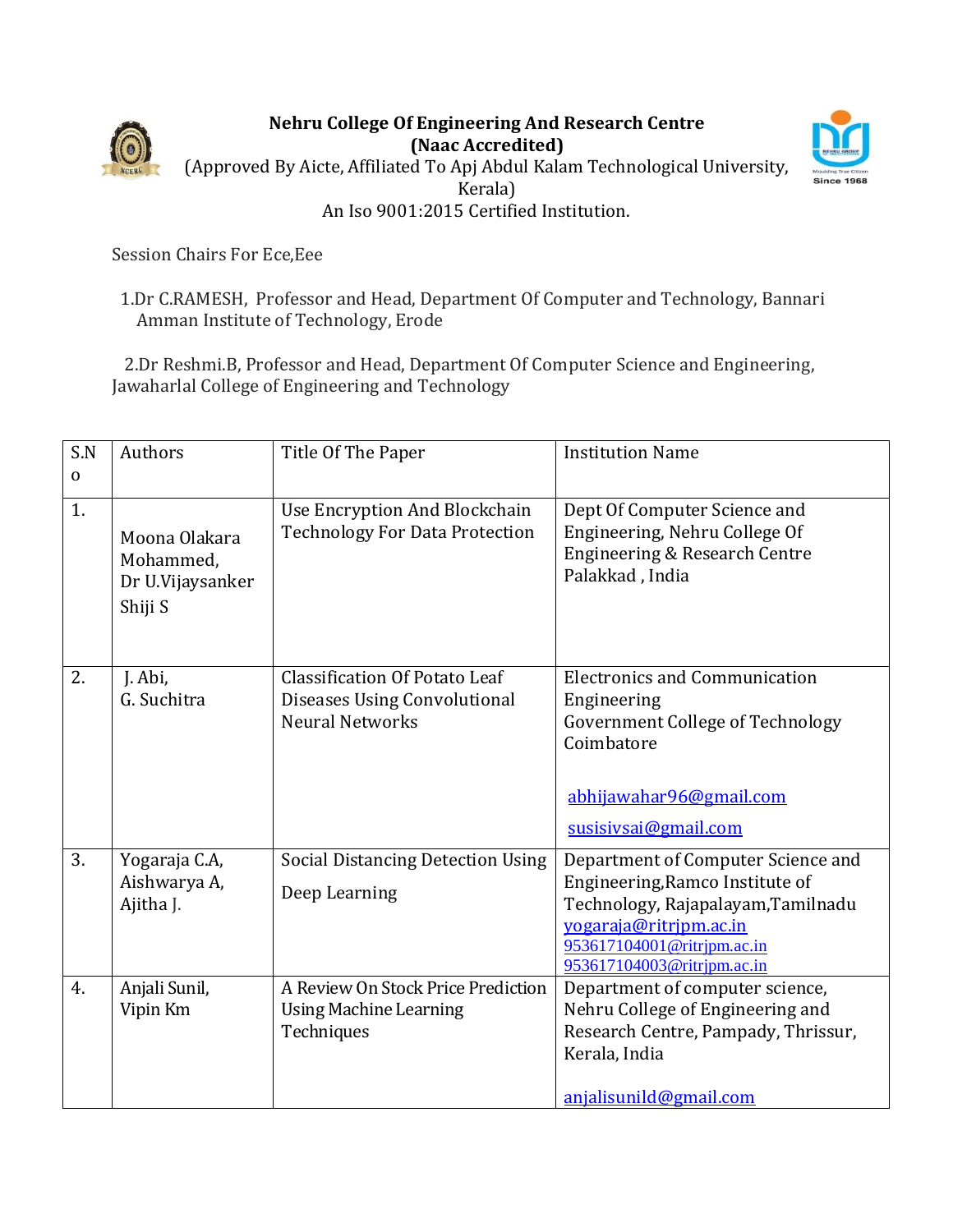|    |                                                                                       |                                                                                                                                                                               | vipinkm06d@gmail.com                                                                                                                |
|----|---------------------------------------------------------------------------------------|-------------------------------------------------------------------------------------------------------------------------------------------------------------------------------|-------------------------------------------------------------------------------------------------------------------------------------|
| 5. | Aby Alias,<br>Arnold Abraham,<br>Beema Shukoor,<br>Vishnumaya,<br>Nurjahan VA         | <b>Image Captionbot For Assistive</b><br>Technology                                                                                                                           | Dept. of CSE<br>Ilahia College of Engineering and<br>Technology<br>Muvattupuzha, Kerala, India                                      |
|    |                                                                                       |                                                                                                                                                                               | beemashukoor772@gmail.com                                                                                                           |
|    |                                                                                       |                                                                                                                                                                               | arnoldabraham0@gmail.com                                                                                                            |
|    |                                                                                       |                                                                                                                                                                               | abyalias10@gmail.com                                                                                                                |
|    |                                                                                       |                                                                                                                                                                               | noorji84@gmail.com                                                                                                                  |
|    |                                                                                       |                                                                                                                                                                               | vishnupmaya99@gmail.com                                                                                                             |
| 6. | Mr. Arnold<br>Sachith A Hans,<br>Dr. Smitha Rao                                       | A CNN-LSTM Based Deep Neural<br><b>Networks For Facial Emotion</b><br>Detection In Videos                                                                                     | Department of Computer Science and<br>Engineering (Artificial Intelligence)<br>Presidency Univeristy Bengaluru,<br>Karnataka, India |
|    |                                                                                       |                                                                                                                                                                               | sachithhans@gmail.com                                                                                                               |
| 7. | Dr.A. Azhagu<br>Jaisudhan<br>Pazhani, S.<br>Bhuvan Akshay,<br>K. Hariram<br>Sundravel | Design Of An Efficient<br><b>Approximate Multiplier For</b><br>Approximate Compressor Unit<br>And Its Application In Image<br>Filtering                                       | smitharao@presidencyuniversity.in<br>Department of ECE, Ramco Institute of<br>Technology, Rajapalyam-626117                         |
| 8. | Dr.Vineetha KR,<br>Deepa A                                                            | <b>Internal Credit Scoring</b><br><b>Classification Using Advanced</b><br><b>CART Algorithm And Binary</b><br>Particle Swarm Optimization In<br><b>Educational Datamining</b> | MCA Department, NCERC, Pambady,<br>Thrissur.                                                                                        |
| 9. | Evalin                                                                                | A Survey In Predicting Heart<br>Disease At Early Stages Using<br>Machine Learning                                                                                             |                                                                                                                                     |
|    |                                                                                       |                                                                                                                                                                               |                                                                                                                                     |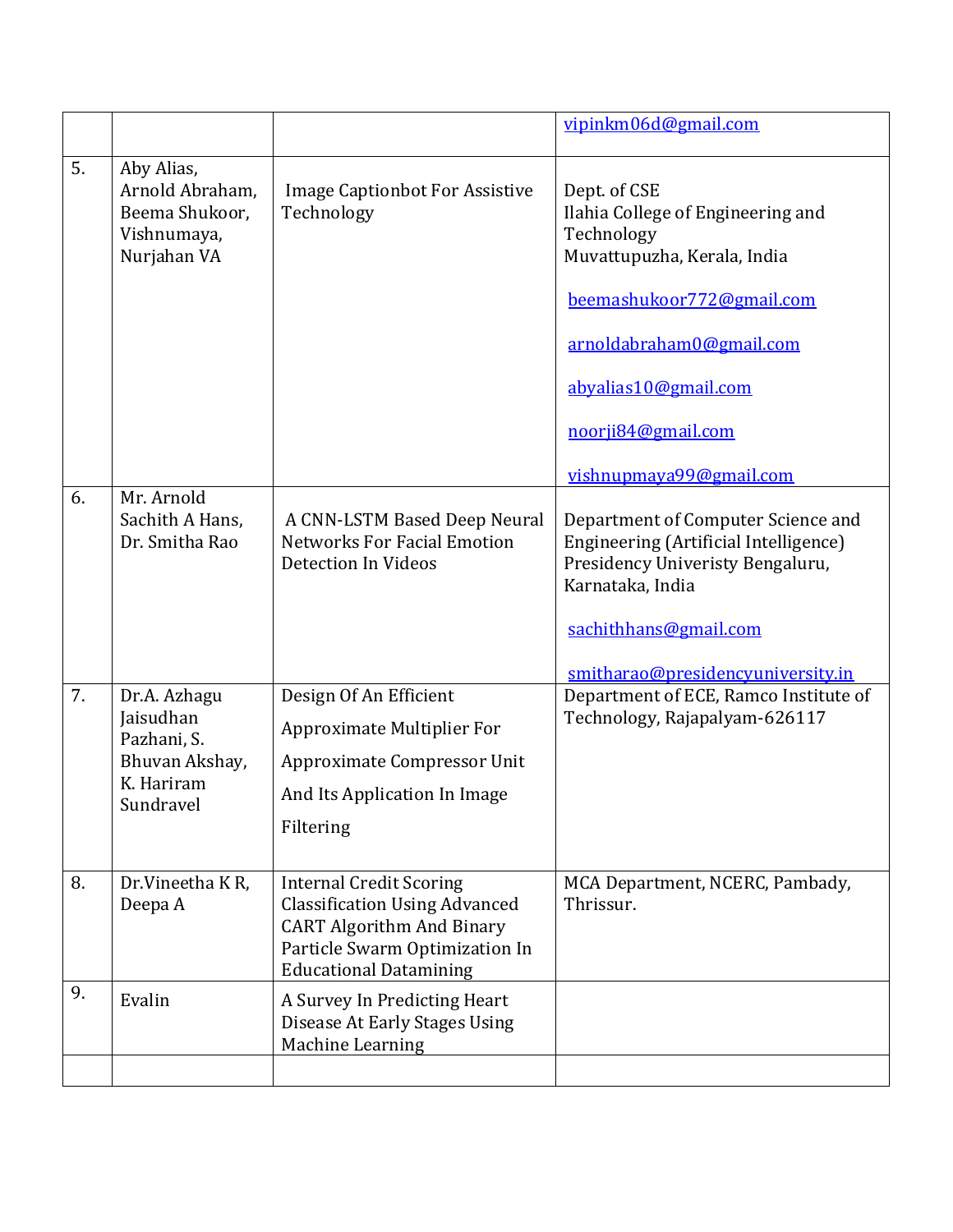| 10. | Georgy T Reji,<br>Liya Sara Paul,<br>Kiran Varghese,<br>Seethal Paul,<br>P Haroon           | <b>Forest Misfortune Mitigation</b><br><b>Using Ml</b>                                                                                                 | Department of Computer Science and<br>Engineering, Ilahia College of<br><b>Engineering and Technology</b>                                                                                                                                           |
|-----|---------------------------------------------------------------------------------------------|--------------------------------------------------------------------------------------------------------------------------------------------------------|-----------------------------------------------------------------------------------------------------------------------------------------------------------------------------------------------------------------------------------------------------|
| 11. | Christo Alias,<br>Jerin<br>Peause, Pranav S<br>Nair, Muhasin<br>Muhammed,<br>Meenu Varghese | <b>Intelligent Traffic Control System</b>                                                                                                              | Department of Computer Science and<br>Engineering, Ilahia College of<br><b>Engineering and Technology</b><br>Christocriss33@gmail.com<br>jerinpeause@gmail.com<br>pranavsnair007@gmail.com<br>muhsinmuhammed1819@gmail.com<br>meenu.nidhi@gmail.com |
| 12. | Dr Charles<br>Harrison,<br>Dr Sudheer Marar                                                 | <b>Wireless Power Management As</b><br>A Protagonist Of Industry 4.0: A<br>Casestudy On Ossia's Cota<br><b>Technology For Charging Iot</b><br>Entities | School of Information Science,<br>University of Honolulu USA<br>And MCA department, Nehru College of<br>Engg & Research Centre<br>harrisoncharles13@aol.com<br>ssmarar@gmail.com                                                                    |
| 13. | Nusaiba K K,<br>Silja Varghese                                                              | Datascience Upon Machine<br>Learning-Apartment Price<br>Prediction                                                                                     | Department of computer science and<br>engineering, Nehru College of<br>Engineering and Research Centre,<br>Pampady, Thrissur, Kerala, India<br>nusaibanoushad111@gmail.com,<br>varghesesilja287@gmail.com                                           |
| 14. | Ms. Nisha A K,<br>Ms.Radhika M                                                              | Survey On Role Of DNA<br><b>Based Cryptography In</b><br>Secure Storage And<br><b>Transmission Of Data</b>                                             | Department of computer science and<br>engineering, Nehru College of<br>Engineering and Research Centre,<br>Pampady, Thrissur, Kerala, India                                                                                                         |
| 15. | Nithya V. P,<br>Mohanasundara<br>m. N,                                                      | Early Detection Of Alzheimer 'S<br>Disease Using 2D Convolutional<br>Neural Network                                                                    | Department of Computer Science and<br>Engineering,<br>Karpagam Academy of Higher<br>Education,<br>Coimbatore-641 021.                                                                                                                               |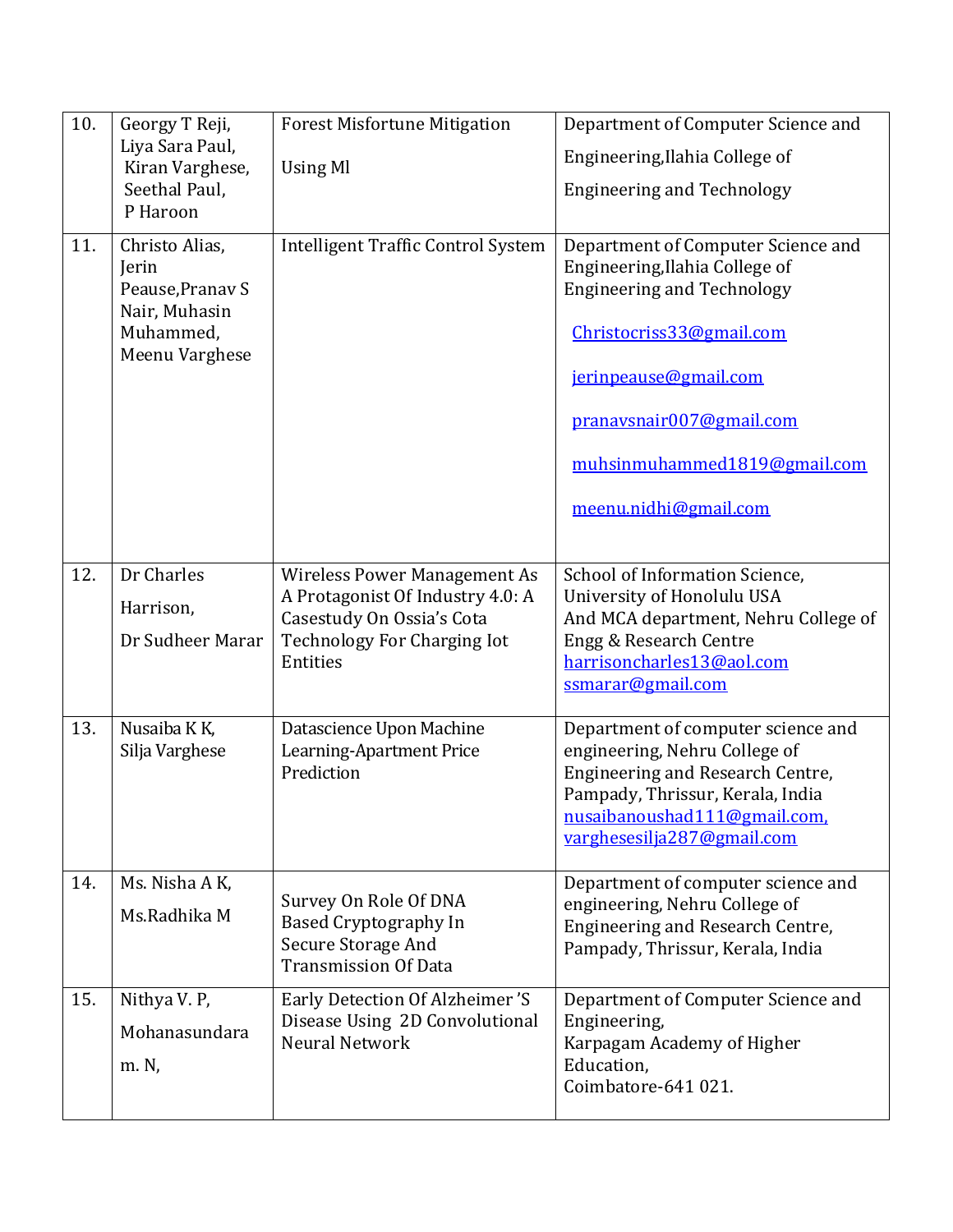| 16. | Radhika K, Nisha<br>A.K                                                          | A Survey On Various Detection<br><b>Techniques For Fake News</b><br><b>Detection Using</b><br>Machine Learning Techniques   | Department of computer science and<br>engineering, Nehru College of<br>Engineering and Research Centre,<br>Pampady, Thrissur, Kerala, India                                                                                                                     |
|-----|----------------------------------------------------------------------------------|-----------------------------------------------------------------------------------------------------------------------------|-----------------------------------------------------------------------------------------------------------------------------------------------------------------------------------------------------------------------------------------------------------------|
| 17  | Ramitha M A, Dr.<br>N.<br>Mohanasundara<br>m                                     | <b>Classification Of Medical</b><br><b>Images Using Modified</b><br>Deeply Supervised<br><b>Resnet And Senet</b>            | Dept. of CSE<br>Karpagam Academy of Higher<br>Education,<br>Coimbatore<br>itismemohan@gmail.com<br>ramithaa@gmail.com                                                                                                                                           |
| 18. | Shanid Malayil,<br>Dr. A. Anitha                                                 | <b>Lung Cancer Detection</b><br><b>Using Ant Colony</b><br><b>Optimization Based</b><br><b>Artificial Neural</b><br>Network | Department of Computer Engineering,<br>Noorul Islam Centre for Higher<br>Education, Tamilnadu, India                                                                                                                                                            |
| 19. | Bharath Raj,<br>Gokul Madhu,<br>Safal Sulf, Shahid<br>Shaji, Muhammed<br>Shefeek | <b>Smart Baby Monitoring System</b>                                                                                         | Department of computer science and<br>engineering Ilahia college of<br>engineering and technology<br>Muvattupuzha, India<br>muhammedshefeek@icet.ac.in<br>shahidshaji1999@gmail.com<br>safalsulfi@gmail.com<br>gokulmadhu8@gmail.com<br>bharathrnair7@gmail.com |
| 20. | Sreya C M, Arun K                                                                | Social Media Crime Prediction<br><b>Using Twitter Tweets</b>                                                                | Dept. of Computer<br>Science and Engineering<br>Nehru College of Engineering and<br><b>Research Centre Pampady</b><br>Thrissur, India<br>sreyaramadevan@gmail.com<br>arunhello1@gmail.com                                                                       |
| 21. | Swetha<br>Subrahmanian P,<br><b>Sruthy MR</b>                                    | <b>Comparison Of Machine</b><br>Learning Algorithms In Fake<br>News Detection Perspective.                                  | Department of computer science and<br>engineering, Nehru College of<br>Engineering and Research Centre,<br>Pampady, Thrissur, Kerala, India<br>swethasubrahmanianp@gmail.com<br>sruthyrajendrann@gmail.com                                                      |
| 22. | Suhair KM,<br>Suhail KM,<br>Muhammed<br>Suroor MA,<br>Anwar Sadath T             | Tenderness Study Of Swindling<br>Apps Disc                                                                                  | Department of Computer Science and<br>Engineering<br>Ilahia College of Engineering and<br>Technology<br>Muvattupuzha, India<br>suhairkmuhammed@gmail.com                                                                                                        |